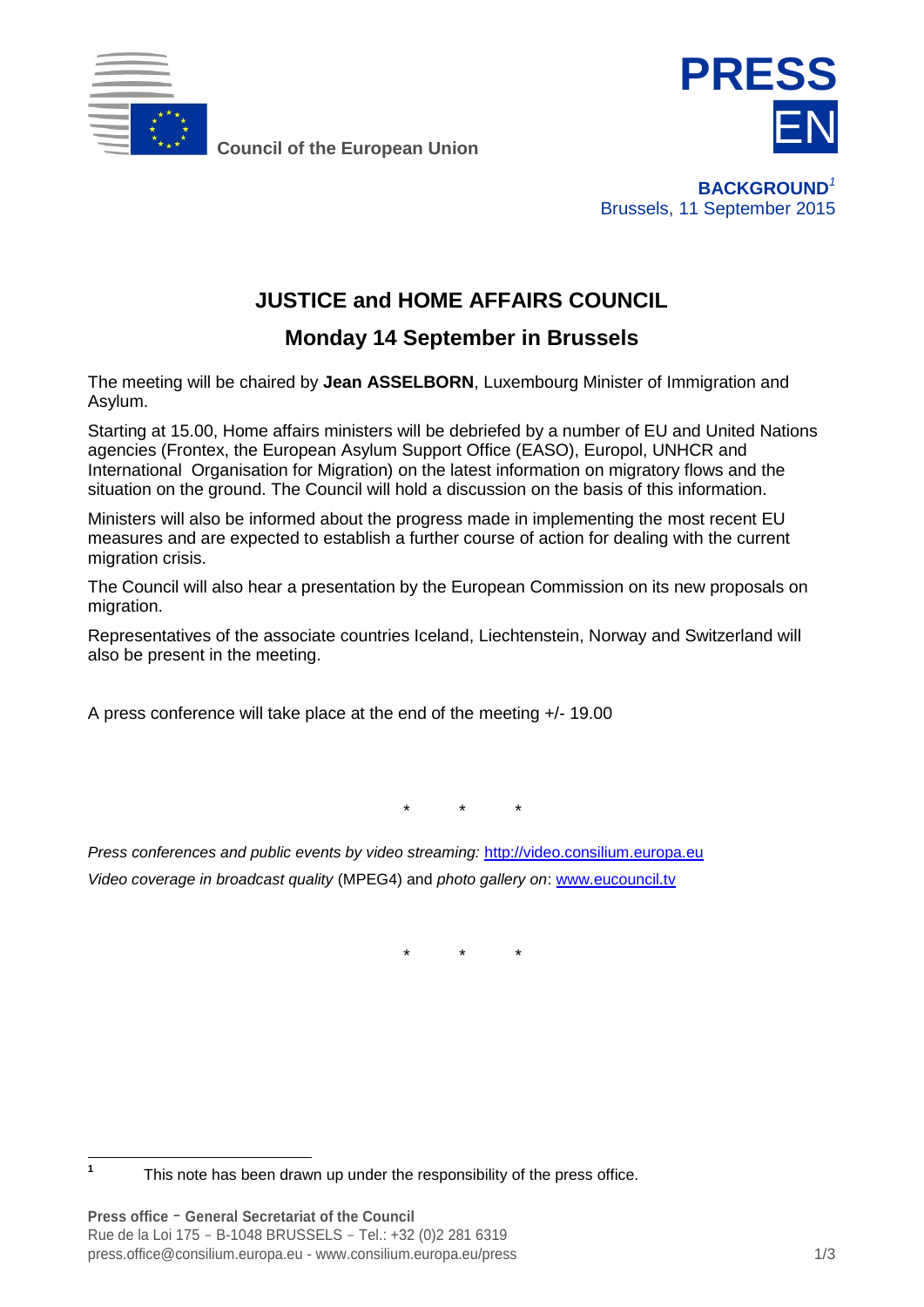## **HOME AFFAIRS**

## **Migration**

The situation of migration phenomena outside and inside the European Union has recently taken unprecedented proportions. In order to assess the situation on the ground, the political actions underway and to discuss the next steps in order to strengthen the European response, the Luxembourg Presidency of the Council of the EU decided to convene an extraordinary Justice and Home Affairs Council on 14 September 2015.

Home affairs ministers will be debriefed by a number of EU and United Nations agencies (Frontex, the European Asylum Support Office (EASO), Europol, UNHCR and International Organisation for Migration) on the latest information on migratory flows and the situation on the ground. The Council will hold a discussion on the basis of this information.

Ministers will also be informed about the progress made in implementing the most recent EU measures. On the basis of a note prepared by the Luxembourg Presidency on EU action and the state of play, the Council is expected to establish a further course of action in the short and medium term for dealing with the current migration crisis in the following areas: asylum policies; border management; return and readmission policies; international cooperation; smuggling and trafficking of human beings; legal migration; free movements of persons and the Schengen area; information exchange and funding.

The Council will also hear a presentation by the European Commission on the package of concrete measures that were adopted on 9 September to respond to the current refugee crisis and to prepare for future challenges.

Following the tragic incidents in the Mediterranean sea which caused the loss of hundreds of lives last April, the President of the European Council convened an special meeting on migration that was held on 23 April 2015. The objective of the summit was to discuss, at the highest level, what member states and the EU institutions together could and should do in particular to alleviate the serious situation in the Mediterranean sea.

In its statement, the European Council committed to consider options for organising emergency relocation between all member states and to set up a pilot project on resettlement across the EU, offering places to persons qualifying for international protection.

Leaders also indicated that they looked forward the Commission Communication on a European Agenda on Migration, which should develop a more systematic and geographically comprehensive approach to migration.

The Agenda was presented by the Commission on 13 May. Its first part defines immediate measures to prevent human tragedies and to reinforce mechanisms to deal with emergencies. This will be done by strengthening EU presence at sea to save lives, targeting criminal smuggling networks, responding to high volumes of arrivals within the EU with a distribution mechanism for asylum-seekers (relocation), bringing an increased number of refugees from third countries (resettlement) safely and legally to the EU, and using the EU's operational and financial tools to help frontline member states.